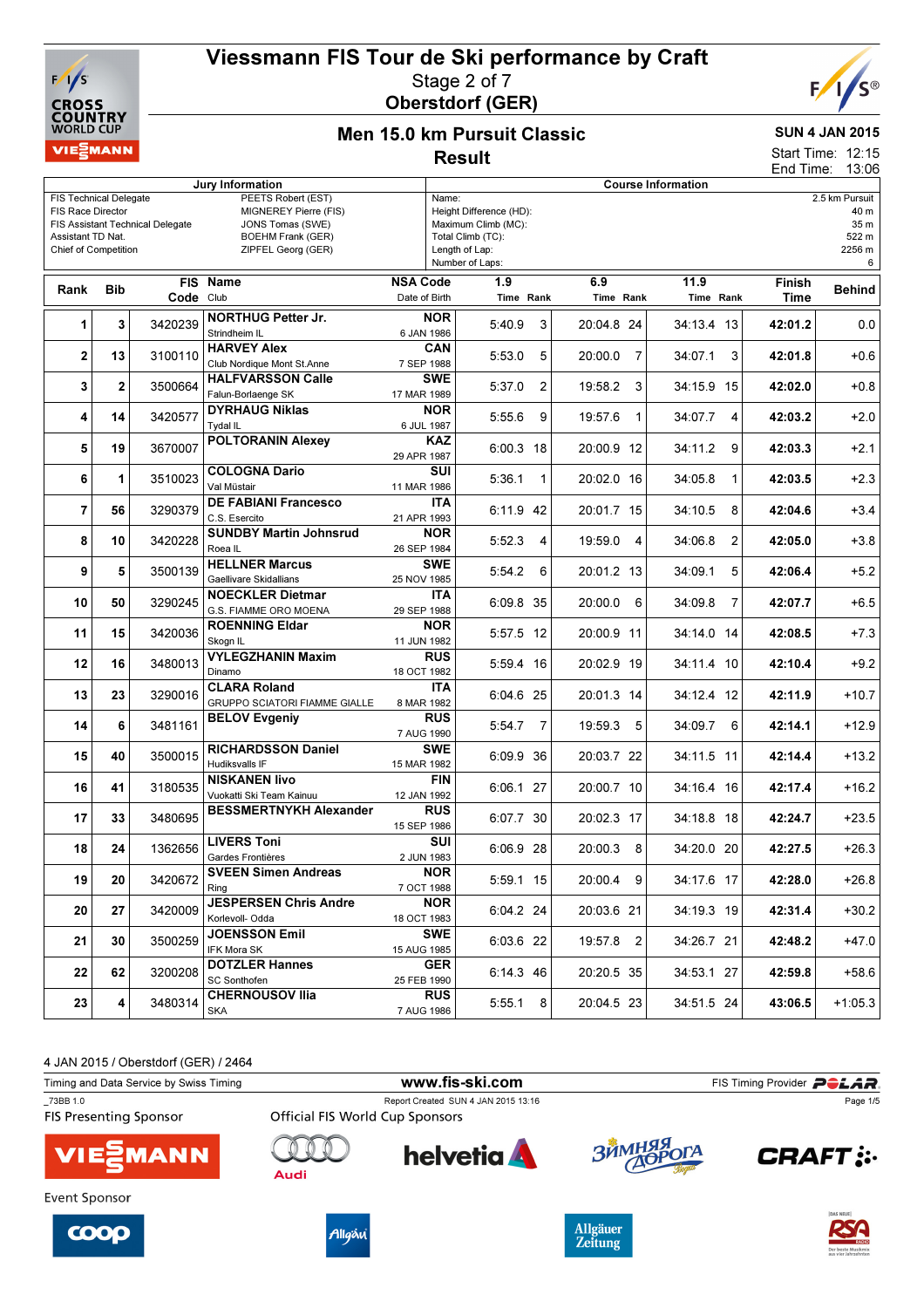



### Men 15.0 km Pursuit Classic Result

SUN 4 JAN 2015 Start Time: 12:15

|      |     |           |                                                            |                                  |                  |                  |                   |                | End Time: 13:06 |
|------|-----|-----------|------------------------------------------------------------|----------------------------------|------------------|------------------|-------------------|----------------|-----------------|
| Rank | Bib | Code Club | FIS Name                                                   | <b>NSA Code</b><br>Date of Birth | 1.9<br>Time Rank | 6.9<br>Time Rank | 11.9<br>Time Rank | Finish<br>Time | <b>Behind</b>   |
| 24   | 47  | 3200356   | <b>DOBLER Jonas</b><br><b>SC Traunstein</b>                | <b>GER</b><br>4 MAY 1991         | 6:11.0 39        | 20:07.8 28       | 34:51.7 25        | 43:06.8        | $+1:05.6$       |
| 25   | 17  | 3200205   | <b>BOEGL Lucas</b><br>SC Gaissach                          | <b>GER</b><br>14 JUN 1990        | 5:59.9 17        | 20:09.0 29       | 34:52.4 26        | 43:07.9        | $+1:06.7$       |
| 26   | 32  | 3220002   | <b>MUSGRAVE Andrew</b><br>Huntly Nordic Ski Club/Roea IL   | <b>GBR</b><br>6 MAR 1990         | 6:07.6 29        | 20:07.7 27       | 34:47.1 22        | 43:08.9        | $+1:07.7$       |
| 27   | 9   | 3190111   | <b>MANIFICAT Maurice</b><br>Douanes - SC Agy St Sigismond  | <b>FRA</b><br>4 APR 1986         | $5:56.5$ 10      | 20:05.8 25       | 34:50.7 23        | 43:11.7        | $+1:10.5$       |
| 28   | 28  | 1362947   | <b>PERL Curdin</b><br>Bernina Pontresina                   | SUI<br>15 NOV 1984               | 6:08.3 31        | 20:21.5 37       | 34:56.2 28        | 43:17.2        | $+1:16.0$       |
| 29   | 42  | 3050159   | <b>TRITSCHER Bernhard</b><br>SK Saalfelden-Salzburg        | <b>AUT</b><br>25 APR 1988        | 6:15.3 49        | 20:15.4 32       | 34:58.9 29        | 43:17.4        | $+1:16.2$       |
| 30   | 57  | 3100190   | <b>BABIKOV Ivan</b><br>Foothills Nordic Ski Club           | CAN<br>4 JUL 1980                | 6:15.6 50        | 20:15.5 33       | 34:59.2 30        | 43:17.8        | $+1:16.6$       |
| 31   | 12  | 3150069   | <b>JAKS Martin</b><br>Dukla Liberec                        | <b>CZE</b><br>6 SEP 1986         | 5:58.5 14        | 20:03.1 20       | 35:13.0 32        | 43:24.7        | $+1:23.5$       |
| 32   | 67  | 3480828   | <b>JAPAROV Dmitriy</b>                                     | <b>RUS</b><br>1 JAN 1986         | 6:19.9 54        | 20:21.2 36       | 35:15.9 35        | 43:26.2        | $+1:25.0$       |
| 33   | 25  | 3480982   | <b>SKOBELEV Vladislav</b>                                  | <b>RUS</b><br>24 JAN 1987        | 6:04.0 23        | 20:06.4 26       | 35:03.5 31        | 43:27.4        | $+1:26.2$       |
| 34   | 71  | 3200331   | <b>WICK Thomas</b><br>SC Motor Zella-Mehlis                | <b>GER</b><br>12 APR 1991        | 6:25.4 64        | 20:38.1 47       | 35:15.4 34        | 43:31.2        | $+1:30.0$       |
| 35   | 55  | 3290326   | <b>PELLEGRINO Federico</b><br>G.S. FIAMME ORO MOENA        | ITA.<br>1 SEP 1990               | $6:12.6$ 43      | 20:26.7 41       | 35:18.9 39        | 43:33.1        | $+1:31.9$       |
| 36   | 45  | 3100006   | <b>KERSHAW Devon</b><br>Onaping Falls Nordics Ski Club     | CAN<br>20 DEC 1982               | 6:11.8 41        | 20:19.3 34       | 35:17.5 38        | 43:38.7        | $+1:37.5$       |
| 37   | 31  | 1345875   | <b>GAILLARD Jean Marc</b><br>Douanes - Pays Rochois        | <b>FRA</b><br>7 OCT 1980         | 6:03.2 21        | 20:02.5 18       | 35:16.3 36        | 43:43.1        | $+1:41.9$       |
| 38   | 21  | 3480317   | <b>TURYSHEV Sergey</b><br>Ugra Svsm 2                      | <b>RUS</b><br>23 JUN 1985        | 6:01.3 19        | 20:24.6 39       | 35:23.5 40        | 43:44.4        | $+1:43.2$       |
| 39   | 8   | 3510342   | <b>BAUMANN Jonas</b><br>Tambo Splügen                      | SUI<br>27 MAR 1990               | 5:56.5 11        | 20:10.5 31       | 35:15.1 33        | 43:44.9        | $+1:43.7$       |
| 40   | 36  | 3420199   | <b>OESTENSEN Simen Haakon</b><br>Fossum IF                 | NOR<br>4 AUG 1984                | 6:10.7 38        | 20:28.5 43       | 35:17.5 37        | 43:48.5        | $+1:47.3$       |
| 41   | 77  | 3200121   | <b>KUEHNE Andy</b><br><b>WSC Erzgebirge Oberwiesenthal</b> | <b>GER</b><br>19 NOV 1987        | 6:37.6 75        | 20:54.2 56       | 35:30.8 42        | 43:48.6        | $+1:47.4$       |
| 42   | 29  | 3090024   | <b>TSINZOV Veselin</b><br>Alexander Logistics              | <b>BUL</b><br>29 JUL 1986        | 6:11.2 40        | 20:38.5 48       | 35:31.6 43        | 43:57.8        | $+1:56.6$       |
| 43   | 18  | 3480533   | <b>VOLZHENTSEV Stanislav</b><br>Dinamo                     | <b>RUS</b><br>28 OCT 1985        | 6:02.5 20        | 20:23.7 38       | 35:24.7 41        | 44:07.8        | $+2:06.6$       |
| 44   | 78  | 3500863   | <b>ANDERSSON Simon</b><br>Falun-Borlaenge SK               | <b>SWE</b><br>10 MAY 1991        | 6:36.4 74        | 20:53.7 55       | 35:48.4 49        | 44:08.8        | $+2:07.6$       |
| 45   | 66  | 1310470   | <b>KRECZMER Maciej</b><br><b>LKS Poroniec Poronin</b>      | <b>POL</b><br>4 APR 1981         | 6:28.1 69        | 20:54.6 57       | 35:43.5 47        | 44:10.3        | $+2:09.1$       |
| 46   | 46  | 1067291   | <b>DI CENTA Giorgio</b><br>C.S. CARABINIERI SEZ. SCI       | ITA<br>7 OCT 1972                | 6:17.9 51        | 20:29.4 44       | 35:34.9 46        | 44:15.0        | $+2:13.8$       |
| 47   | 84  | 3390034   | <b>KARP Algo</b><br>Skiclub Viljandi                       | <b>EST</b><br>13 APR 1985        | 6:40.2 77        | 20:56.5 59       | 35:50.4 51        | 44:15.4        | $+2:14.2$       |
| 48   | 58  | 3500143   | <b>SVANEBO Anders</b><br>Stockviks SF                      | <b>SWE</b><br>19 MAY 1984        | 6:20.8 55        | 20:49.6 54       | 35:49.2 50        | 44:16.1        | $+2:14.9$       |
| 49   | 73  | 3200229   | <b>TSCHARNKE Tim</b><br>SV Biberau                         | <b>GER</b><br>13 DEC 1989        | 6:24.8 62        | 20:37.8 46       | 35:46.0 48        | 44:17.2        | $+2:16.0$       |

4 JAN 2015 / Oberstdorf (GER) / 2464

Timing and Data Service by Swiss Timing **WWW.fis-Ski.com** FIS Timing Provider PCLAR. \_73BB 1.0<br>
Report Created SUN 4 JAN 2015 13:16<br>
FIS Presenting Sponsor<br>
Official FIS World Cup Sponsors Page 2/5**FIS Presenting Sponsor**  $\bigcap$ **helvetia 3** MMHA **CRAFT: :. MANN** Audi Event Sponsor







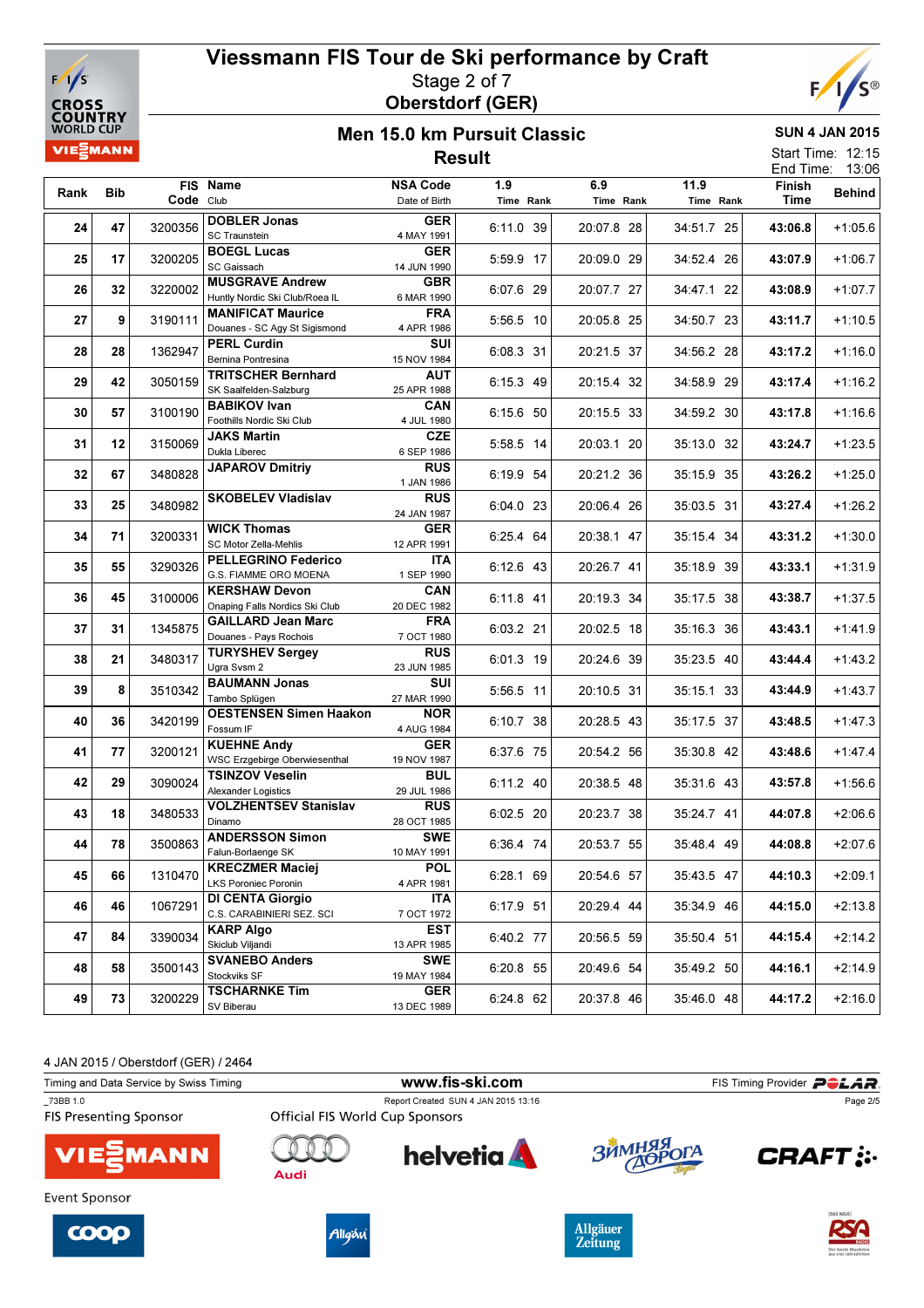



#### Men 15.0 km Pursuit Classic Result

SUN 4 JAN 2015

| <b>VIEZMANN</b> |          |                    |                                                                  |                                         | <b>Result</b>          |                          |                          |                    | Start Time: 12:15<br>End Time: 13:06 |
|-----------------|----------|--------------------|------------------------------------------------------------------|-----------------------------------------|------------------------|--------------------------|--------------------------|--------------------|--------------------------------------|
| Rank            | Bib      | Code Club          | FIS Name                                                         | <b>NSA Code</b><br>Date of Birth        | 1.9<br>Time Rank       | 6.9<br>Time Rank         | 11.9<br>Time Rank        | Finish<br>Time     | <b>Behind</b>                        |
| 50              | 59       | 3290266            | <b>PELLEGRIN Mattia</b><br>G.S. FIAMME ORO MOENA                 | ITA<br>8 JUN 1989                       | 6:13.3 45              | 20:30.4 45               | 35:33.6 45               | 44:22.9            | $+2:21.7$                            |
| 51              | 76       | 3500153            | <b>JOHANSSON Martin</b><br>IFK Mora SK                           | <b>SWE</b><br>26 SEP 1984               | 6:45.2 79              | 21:07.8 62               | 36:06.4 55               | 44:28.9            | $+2:27.7$                            |
| 52              | 7        | 3481132            | <b>LARKOV Andrey</b>                                             | <b>RUS</b><br>25 NOV 1989               | 5:57.6 13              | 20:09.0 30               | 35:33.1 44               | 44:33.8            | $+2:32.6$                            |
| 53              | 86       | 3200241            | <b>BING Thomas</b><br>Rhoener WSV Dermbach                       | <b>GER</b><br>3 APR 1990                | 6:53.4 85              | 21:20.4 68               | 36:22.7 59               | 44:42.9            | $+2:41.7$                            |
| 54              | 65       | 3200346            | <b>WEEGER Markus</b><br>SC Monte Kaolino Hirschau e.V.           | <b>GER</b><br>25 SEP 1991               | 6:22.8 59              | 21:07.1 61               | 36:24.4 60               | 44:44.4            | $+2:43.2$                            |
| 55              | 11       | 3190029            | <b>DUVILLARD Robin</b><br>EMHM - Villard de Lans                 | <b>FRA</b><br>22 DEC 1983               | 6:05.1 26              | 20:42.6 50               | 36:06.0 54               | 44:47.0            | $+2:45.8$                            |
| 56              | 68       | 3510366            | <b>SCHNIDER Ueli</b><br>Gardes Frontiere                         | SUI<br>29 MAR 1990                      | 6:25.1 63              | 20:41.4 49               | 36:13.4 57               | 44:52.0            | $+2:50.8$                            |
| 57              | 69       | 1323468            | <b>REHEMAA Aivar</b><br>Sportclub SPARTA                         | EST<br>28 SEP 1982                      | 6:28.4 70              | 20:58.6 60               | 36:10.8 56               | 44:53.9            | $+2:52.7$                            |
| 58              | 53       | 3200210            | <b>EISENLAUER Sebastian</b><br>SC Sonthofen                      | <b>GER</b><br>13 MAR 1990               | 6:14.7 47              | 20:48.3 52               | 36:05.4 53               | 44:57.0            | $+2:55.8$                            |
| 59              | 22       | 3290007            | <b>HOFER David</b><br>C.S. CARABINIERI SEZ. SCI                  | ITA<br>21 JUN 1983                      | 6:09.0 33              | 20:49.0 53               | 35:55.4 52               | 45:02.0            | $+3:00.8$                            |
| 60              | 48       | 3530511            | <b>BJORNSEN Erik</b><br>APU Nordic Ski Center                    | <b>USA</b><br>14 JUL 1991               | 6:09.6 34              | 20:26.3 40               | 36:13.8 58               | 45:08.5            | $+3:07.3$                            |
| 61              | 26       | 3530120            | <b>HAMILTON Simeon</b><br>Stratton Mountain School               | <b>USA</b><br>14 MAY 1987<br><b>CZE</b> | 6:10.7 37              | 20:46.8 51               | 36:29.2 61               | 45:15.8            | $+3:14.6$                            |
| 62              | 52       | 3150035            | <b>KOZISEK Dusan</b><br>Dukla Liberec<br><b>NOUSIAINEN Ville</b> | 25 APR 1983<br><b>FIN</b>               | 6:27.4 66              | 21:08.0 63               | 36:30.4 62               | 45:23.4            | $+3:22.2$                            |
| 63              | 60       | 3180054            | Kouvolan Hiihtoseura<br><b>YOUNG Andrew</b>                      | 5 DEC 1983<br><b>GBR</b>                | 6:22.0 56              | 21:13.5 65               | 36:49.5 63               | 45:42.7            | $+3:41.5$                            |
| 64              | 44       | 3220016            | Huntly Nordic Ski Club<br><b>NOTZ Florian</b>                    | 21 FEB 1992<br><b>GER</b>               | 6:22.0 57              | 21:14.0 66               | 36:50.0 64               | 45:47.7            | $+3:46.5$                            |
| 65              | 34       | 3200376            | SZ Roemerstein<br>PERRILLAT BOITEUX Ivan                         | 24 APR 1992<br><b>FRA</b>               | 6:13.0 44              | 20:56.3 58               | 36:55.1 65               | 45:48.9            | $+3:47.7$                            |
| 66              | 74       | 3190105            | EMHM - Le grand-bornand<br><b>HYVARINEN Perttu</b>               | 28 DEC 1985<br><b>FIN</b>               | 6:48.1 81              | 21:49.9 78               | 37:15.3 69               | 45:49.3            | $+3:48.1$                            |
| 67              | 43       | 3180557            | Riistaveden Urheilijat<br><b>KAESER Erwan</b>                    | 5 JUN 1991<br>SUI                       | 6:26.6 65              | 21:34.2 74               | 37:07.1 66               | 45:57.2            | $+3:56.0$                            |
| 68              | 70       | 3510417            | Bex<br><b>KINDSCHI Joeri</b>                                     | 8 JUN 1992<br>SUI                       | 6:33.3 71              | 21:23.0 69               | 37:18.7 72               | 46:05.9            | $+4:04.7$                            |
| 69              | 54       | 3510207            | Davos<br><b>BAJCICAK Martin</b>                                  | 8 OCT 1986<br><b>SVK</b>                | 6:27.7 68              | 21:15.2 67               | 37:11.0 68               | 46:07.3            | $+4:06.1$                            |
| 70              | 49       | 1106867            | SKP Strbske Pleso<br><b>HAUKE Max</b>                            | 12 JUN 1976<br><b>AUT</b>               | 6:19.0 53              | 21:12.5 64               | 37:09.1 67               | 46:08.7            | $+4:07.5$                            |
| 71              | 85       | 3050179            | WSV Liezen-Steiermark<br><b>MARSCHALL Philipp</b>                | 29 AUG 1992<br><b>GER</b>               | 6:51.4 83              | 21:44.8 77               | 37:15.7 70               | 46:09.1            | $+4:07.9$                            |
| 72<br>73        | 79       | 3200127            | Rhoener WSV Dermbach<br>STAREGA Maciej                           | 5 FEB 1988<br><b>POL</b>                | 6:34.9 73              | 21:24.9 70               | 37:17.5 71               | 46:11.4            | $+4:10.2$                            |
| 74              | 63<br>87 | 3430103<br>3390101 | <b>UKS RAWA Siedlce</b><br><b>RANKEL Raido</b>                   | 31 JAN 1990<br>EST                      | 6:22.4 58              | 21:30.7 71<br>22:04.7 82 | 37:20.5 73<br>37:48.2 75 | 46:15.4<br>46:37.9 | $+4:14.2$<br>$+4:36.7$               |
| 75              | 89       | 3200309            | Voru Skiclub<br><b>WOLZ Alexander</b>                            | 13 JAN 1990<br><b>GER</b>               | 6:54.3 86<br>7:09.4 88 | 22:32.4 86               | 38:15.0 81               | 46:54.0            | $+4:52.8$                            |
|                 |          |                    | <b>TSV Buchenberg</b>                                            | 21 JAN 1991                             |                        |                          |                          |                    |                                      |



| Timing and Data Service by Swiss Timing   |                                 | www.fis-ski.com                     |            | FIS Timing Provider <b>POLAR</b> . |
|-------------------------------------------|---------------------------------|-------------------------------------|------------|------------------------------------|
| 73BB 1.0<br><b>FIS Presenting Sponsor</b> | Official FIS World Cup Sponsors | Report Created SUN 4 JAN 2015 13:16 |            | Page 3/5                           |
| <b>VIE EMANN</b>                          | Audi                            | <b>helvetia</b>                     | ЗЙМНЯЯ ОГА | <b>CRAFT:</b>                      |
| Event Sponsor                             |                                 |                                     |            |                                    |







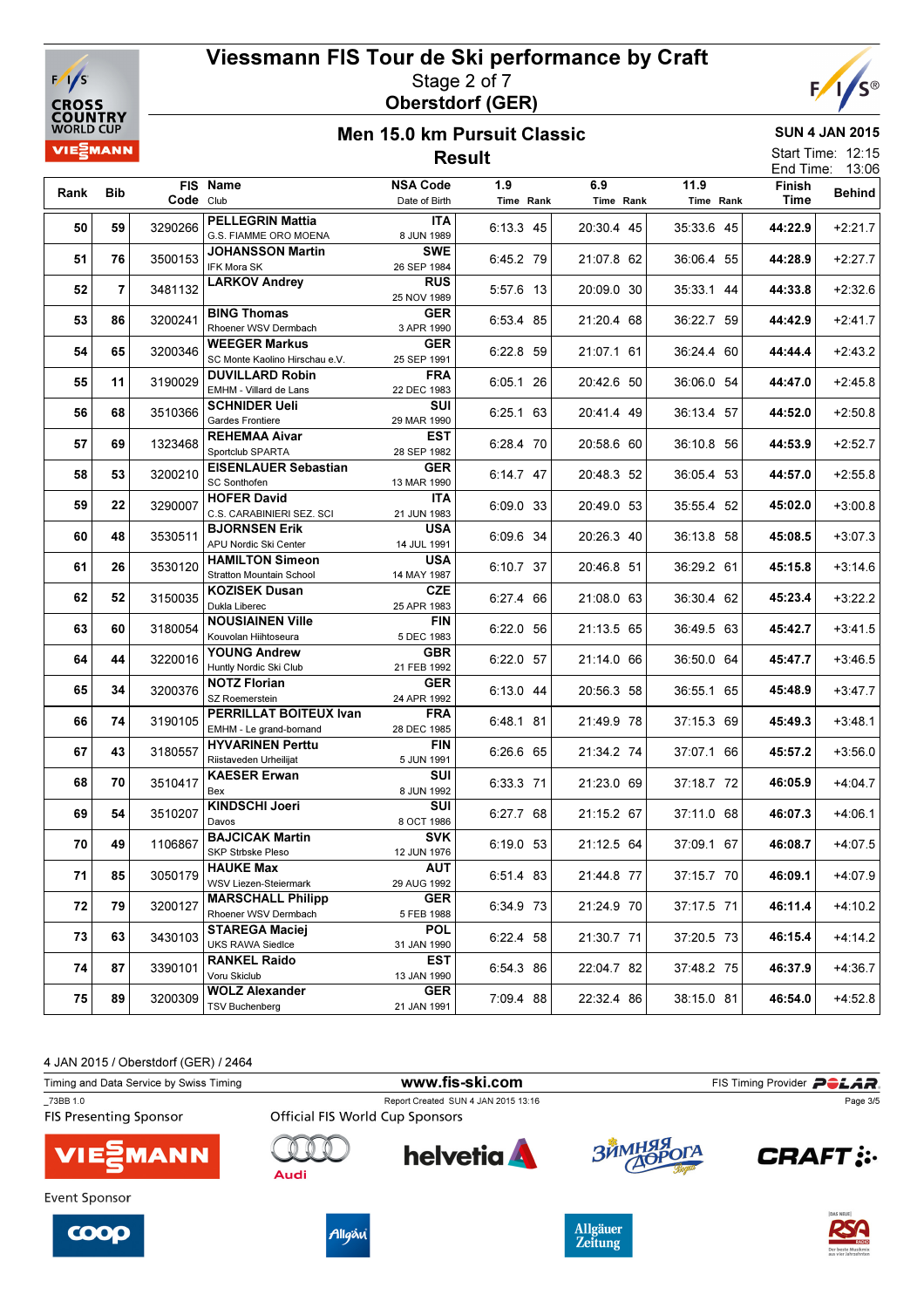



SUN 4 JAN 2015 Start Time: 12:15

#### Men 15.0 km Pursuit Classic Result

|                |            |               |                                 |                 | nesuit      |            |            | End Time:     | 13:06         |
|----------------|------------|---------------|---------------------------------|-----------------|-------------|------------|------------|---------------|---------------|
|                |            | <b>FIS</b>    | <b>Name</b>                     | <b>NSA Code</b> | 1.9         | 6.9        | 11.9       | <b>Finish</b> |               |
| Rank           | <b>Bib</b> | Code Club     |                                 | Date of Birth   | Time Rank   | Time Rank  | Time Rank  | Time          | <b>Behind</b> |
| 76             | 35         | 3190282       | <b>JAY Renaud</b>               | <b>FRA</b>      | $6:15.3$ 48 | 21:33.3 73 | 37:38.3 74 | 47:00.3       | $+4:59.1$     |
|                |            |               | Les Menuires                    | 12 AUG 1991     |             |            |            |               |               |
| 77             | 80         | 3430136       | <b>GAZUREK Sebastian</b>        | <b>POL</b>      | 6:46.8 80   | 21:54.3 79 | 37:56.9 78 | 47:03.5       | $+5:02.3$     |
|                |            |               | <b>NKS Trojwies Beskidzka</b>   | 18 JUN 1990     |             |            |            |               |               |
| 78             | 38         | 3510348       | <b>COLOGNA Gianluca</b>         | <b>SUI</b>      | 6:23.8 61   | 21:38.2 76 | 37:53.7 76 | 47:05.2       | $+5:04.0$     |
|                |            |               | Val Müstair                     | 17 MAY 1990     |             |            |            |               |               |
| 79             | 83         | 3390103       | <b>TAMMJARV Karel</b>           | <b>EST</b>      | 6:59.5 87   | 22:34.5 87 | 38:25.0 83 | 47:06.3       | $+5:05.1$     |
|                |            |               | <b>Tartu Skiclub</b>            | 25 MAY 1989     |             |            |            |               |               |
| 80             | 88         | 3200014       | <b>WENZL Josef</b>              | <b>GER</b>      | 7:12.8 89   | 22:36.7 88 | 38:21.1 82 | 47:12.4       | $+5:11.2$     |
|                |            |               | <b>SC Zwiesel</b>               | 20 DEC 1984     |             |            |            |               |               |
| 81             |            | 3190255<br>39 | <b>GROS Baptiste</b>            | <b>FRA</b>      | 6:18.4 52   | 21:35.9 75 | 37:58.2 79 | 47:16.2       | $+5:15.0$     |
|                |            |               | Les Dragons d'Annecy            | 17 JUL 1990     |             |            |            |               |               |
| 82             | 72         | 3700049       | <b>MLYNAR Peter</b>             | <b>SVK</b>      | 6:38.9 76   | 22:10.5 83 | 38:26.5 84 | 47:16.5       | $+5:15.3$     |
|                |            |               | <b>SKP Strbske Pleso</b>        | 1 MAR 1988      |             |            |            |               |               |
| 83             |            | 51<br>3100097 | <b>VALJAS Len</b>               | <b>CAN</b>      | 6:23.4 60   | 21:32.7 72 | 37:54.7 77 | 47:23.2       | $+5:22.0$     |
|                |            |               | Team Hardwood                   | 21 NOV 1988     |             |            |            |               |               |
| 84             | 64         | 3510351       | <b>FURGER Roman</b>             | <b>SUI</b>      | 6:27.5 67   | 21:59.8 81 | 38:12.7 80 | 47:34.3       | $+5:33.1$     |
|                |            |               | Schattdorf                      | 10 FEB 1990     |             |            |            |               |               |
| 85             | 75         | 3050043       | <b>WURM Harald</b>              | <b>AUT</b>      | 6:41.3 78   | 22:22.5 84 | 38:46.0 85 | 48:06.8       | $+6:05.6$     |
|                |            |               | <b>WSV Vomp-Tirol</b>           | 8 SEP 1984      |             |            |            |               |               |
| 86             | 91         | 3430141       | <b>ANTOLEC Jan</b>              | <b>POL</b>      | 7:27.7 91   | 22:48.7 89 | 39:10.0 86 | 48:31.3       | $+6:30.1$     |
|                |            |               | <b>LKS Poroniec Poronin</b>     | 3 MAY 1990      |             |            |            |               |               |
| 87             | 81         | 3040101       | <b>BELLINGHAM Phillip</b>       | <b>AUS</b>      | 6:49.2 82   | 22:23.3 85 | 39:15.6 87 | 48:51.8       | $+6:50.6$     |
|                |            |               | Birkebeiner Nordic Ski Club     | 24 FEB 1991     |             |            |            |               |               |
| 88             | 82         | 3530005       | <b>NEWELL Andrew</b>            | <b>USA</b>      | 6:52.1 84   | 22:54.4 90 | 40:15.4 88 | 50:07.0       | $+8.05.8$     |
|                |            |               | <b>Stratton Mountain School</b> | 30 NOV 1983     |             |            |            |               |               |
|                |            |               |                                 |                 |             |            |            |               |               |
| Did Not Finish |            |               |                                 |                 |             |            |            |               |               |

| Did Not Finish |         |                           |             |           |  |            |
|----------------|---------|---------------------------|-------------|-----------|--|------------|
| 37             | 3420605 | <b>ROETHE Sjur</b>        | <b>NOR</b>  | 6:08.9 32 |  | 20:26.9 42 |
|                |         | Voss <sub>IL</sub>        | 2 JUL 1988  |           |  |            |
| 61             | 3150070 | <b>RAZYM Ales</b>         | <b>CZE</b>  | 6:34.0 72 |  | 21:58.5 80 |
|                |         | Dukla Liberec             | 19 AUG 1986 |           |  |            |
|                | 3490145 | ROJO Imanol               | <b>SPA</b>  |           |  | 23:58.4 91 |
| 90             |         | ALPINO UZTURRE-RFEDI      | 30 NOV 1990 | 7:22.7 90 |  |            |
|                |         | <b>CHUCHUGANOV Yordan</b> | <b>BUL</b>  |           |  |            |
| 92             | 3090097 | SK Panichishte 2009       | 25 FEB 1996 | 7:53.9 92 |  |            |